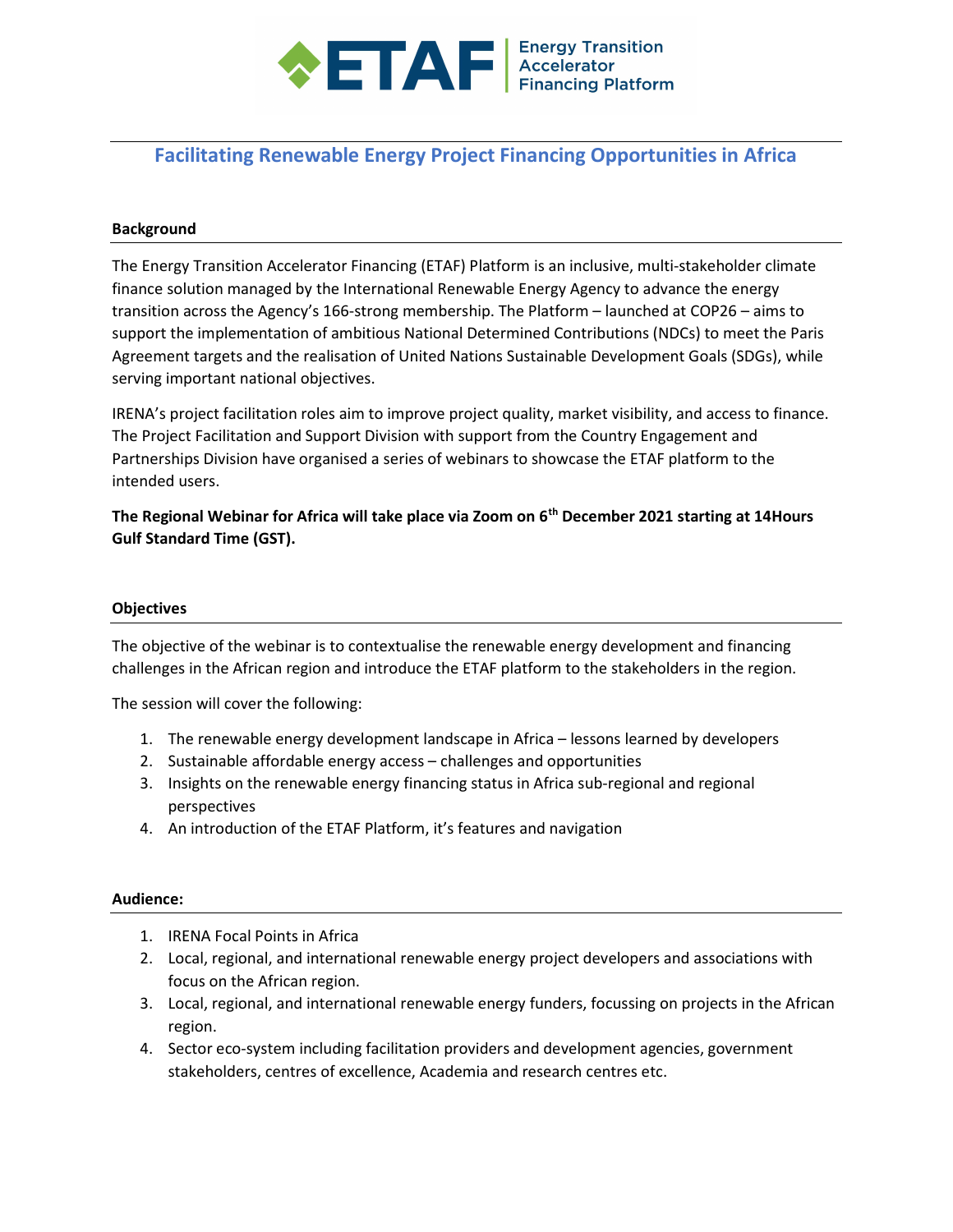

Programme: Facilitating renewable energy project financing opportunities in Africa – 2021-12-06

| Time (GST) | <b>Description</b>                                                           | <b>Lead resource</b>                            |
|------------|------------------------------------------------------------------------------|-------------------------------------------------|
| 1345hrs    | Link open for participants to join                                           | <b>IRENA</b>                                    |
| 1400-1405  | Event opening                                                                | Mr. Kamlesh Dookayka                            |
|            |                                                                              | Programme Officer, CEP/IRENA                    |
| 1405-1410  | Welcome remarks and introduction to ETAF                                     | Ms. Susana Vivares                              |
|            |                                                                              | Senior Programme Officer, PFS/IRENA             |
| 1410-1420  | Panel introductory remarks                                                   | <b>Panellists</b>                               |
| 1415-1420  | Factors affecting the pace of deployment of                                  | Mr Andrei Klevchuk                              |
|            | projects in Africa                                                           | <b>Head of Project Finance, AMEA Power</b>      |
| 1420-1425  | Sustainable electricity access for the low-                                  | Ms. Angela Homsi                                |
|            | income communities                                                           | CFO, Ignite Solar                               |
| 1425-1430  | Financing renewable energy projects in<br><b>Eastern and Southern Africa</b> | Mr. Eyob Easwaran                               |
|            |                                                                              | Senior Advisor - Lending Operations,            |
|            |                                                                              | <b>Trade Development Bank</b>                   |
| 1430-1435  | Challenges and opportunities mobilising                                      | Mr. Wale Shonibare                              |
|            | and coordination of co-financing of                                          | <b>Director for Energy Financial Solutions,</b> |
|            | renewable energy projects in Africa                                          | <b>Africa Development Bank</b>                  |
| 1435-1440  | Navigating the ETAF Platform                                                 | Mr. Job Mutyaba                                 |
|            |                                                                              | Programme officer, PFS/IRENA                    |
| 1440-1525  | Discussions / Q& A                                                           | Mr. Kamlesh Dookayka                            |
|            |                                                                              | Programme Officer, CEP/IRENA                    |
| 1525-1530  | Closing remarks and Wrap-up                                                  | Ms. Susana Vivares                              |
|            |                                                                              | Senior Programme Officer, PFS/IRENA             |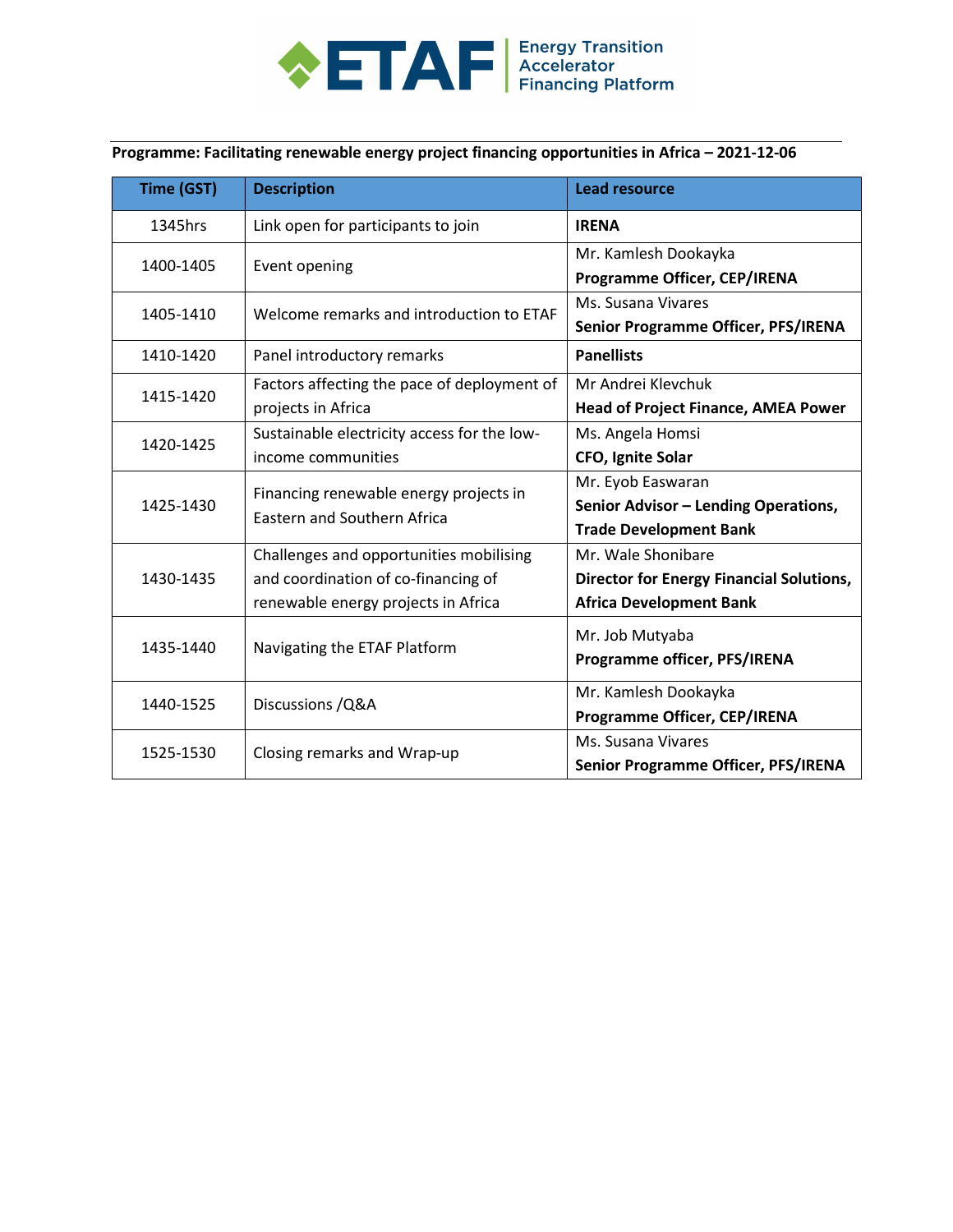

# Panellist Bios

# Andrei Klevchuk



## Head of Project Finance AMEA Power

Mr. Klevchuk is a practitioner in the project finance. Since 2021 Mr. Klevchuk has served as the Director, Project Finance at AMEA Power, a fast-growing developer owner and operator of power assets in emerging and frontier markets, based in Dubai, UAE. He has directed the Project Finance Team, which leads debt structuring and negotiation, financial modeling and project finance activities for all the investments and bid proposals made by the firm. Prior to the current position, Mr. Klevchuk has been the Project Finance Director with Access Power (UAE). From 2008 to 2013, Mr. Klevchuk was a consultant and the team leader of the

Investment and Modelling Team (IAMT) of the African Development Bank (AfDB).

Mr. Klevchuk was a faculty member of "Program on Investment Appraisal and Management" Harvard Institute for International Development, Harvard University, Cambridge, MA, USA; and "Program on Investment Appraisal and Risk Analysis", John Deutsch International Executive Programs, Queens University, Kingston, Canada; and "Program on Investment Appraisal", Cambridge Resources International, Cambridge, MA, USA.

# Angela Homsi



### Chief Finance Officer Ignite Solar

Angela Homsi is a technology and sustainability-focused entrepreneur and investor, with experience spanning capital markets, venture capital and building businesses in Sub-Sahara Africa, the Middle-East as well as in tje U.K. and the US. She is particularly interested on scaling disruptive "real-needs-focused innovation", cross-border and JV partnerships bringing cutting-edge tech to new markets, and conflict transformation.

She co-founded Ignite Power & Technologies (Africa-focused cleantech, agritech and medtech operator, which developed new models of clean electrification, smart agri and solar+satellite-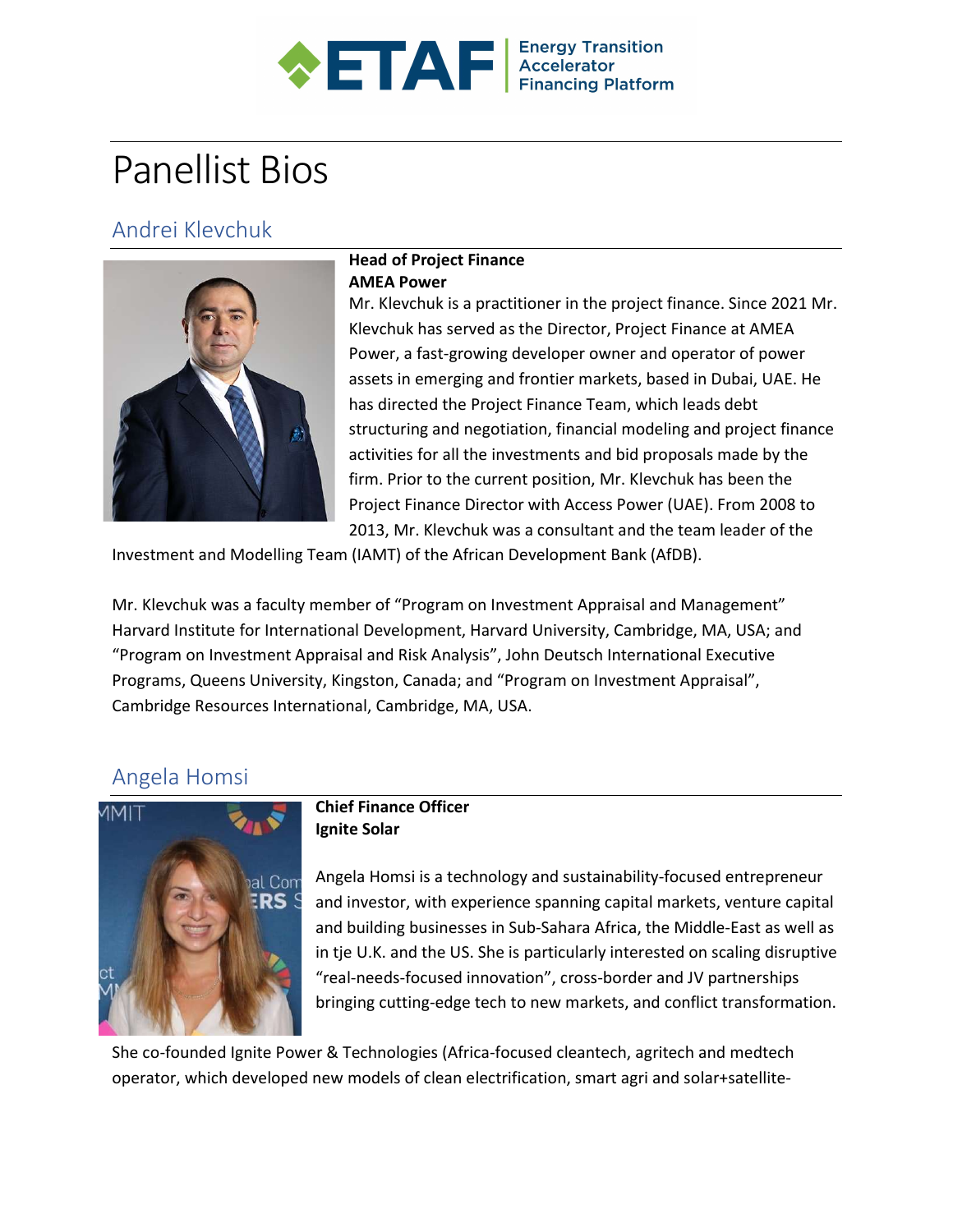# **AF** Energy Transition

connected digital health clinics), and chairs Ignite Investments which invest in innovation that solves large unmet sustainable needs globally.

She is also on Microvest Capital's investment committee, which funds' portfolio serve 5 million micro, small and medium-sized businesses in emerging markets. Previously, Angela spent time at Generation Investment Management, a \$30bn+ investment manager founded by former VP Al Gore and Goldman's David Blood; and was also a macro trader at Goldman Sachs in London and New York.

As per her advocacy focus, Angela is the chair of Seeds of Peace Global Leadership Council, is part of the Israel-GCC Policy Forum, was a founding board member of Harvard's Negotiation Strategies Institute, she is part of YPO where she has been an awarded Chair of YPO Global Diplomacy Network; and has previously worked with Sir Ronald Cohen's Portland Trust in the Middle East. She is also a lecturer and speaker in multiple media, universities and institutions globally, such as Technion, Tel Aviv university, University of Galilee, TEDX, at Milken Institute global conference, AIM Dubai, Globes, I24 News, Ynet News, JFN, the University of California and more, particularly focusing on the theme systemic change and system design, sustainability and scalable impact. Angela has been a UAE and Israel resident for several years and is Lebanese-Egyptian-Israeli; she is a mathematician, economics and finance scholar, and a Singularity University Executive Graduate. She speaks French, English, Spanish, some Arabic and Hebrew.

# Eyob Easwaran



### Senior Advisor – Lending Operations, Trade Development Bank

Mr. Easwaran is a seasoned Project Finance and Private Equity professional with over 30 years of experience in the power and finance industries in various capacities including equity and debt investing, project financing, and asset management for private equity funds and other financial institutions. Currently, Mr. Easwaran serves as Senior Advisor on Power and Infrastructure for the Trade and Development Bank for Eastern and Southern Africa. Most recently, he served as a Director of Development for Black Rhino based in Addis Ababa. Prior to that, he was a Managing Director at Power Capital Partners LLC, a startup private equity firm. Previously, Mr. Easwaran was a Partner at

Conduit Capital Partners, a private equity firm investing in Latin America and the Caribbean.